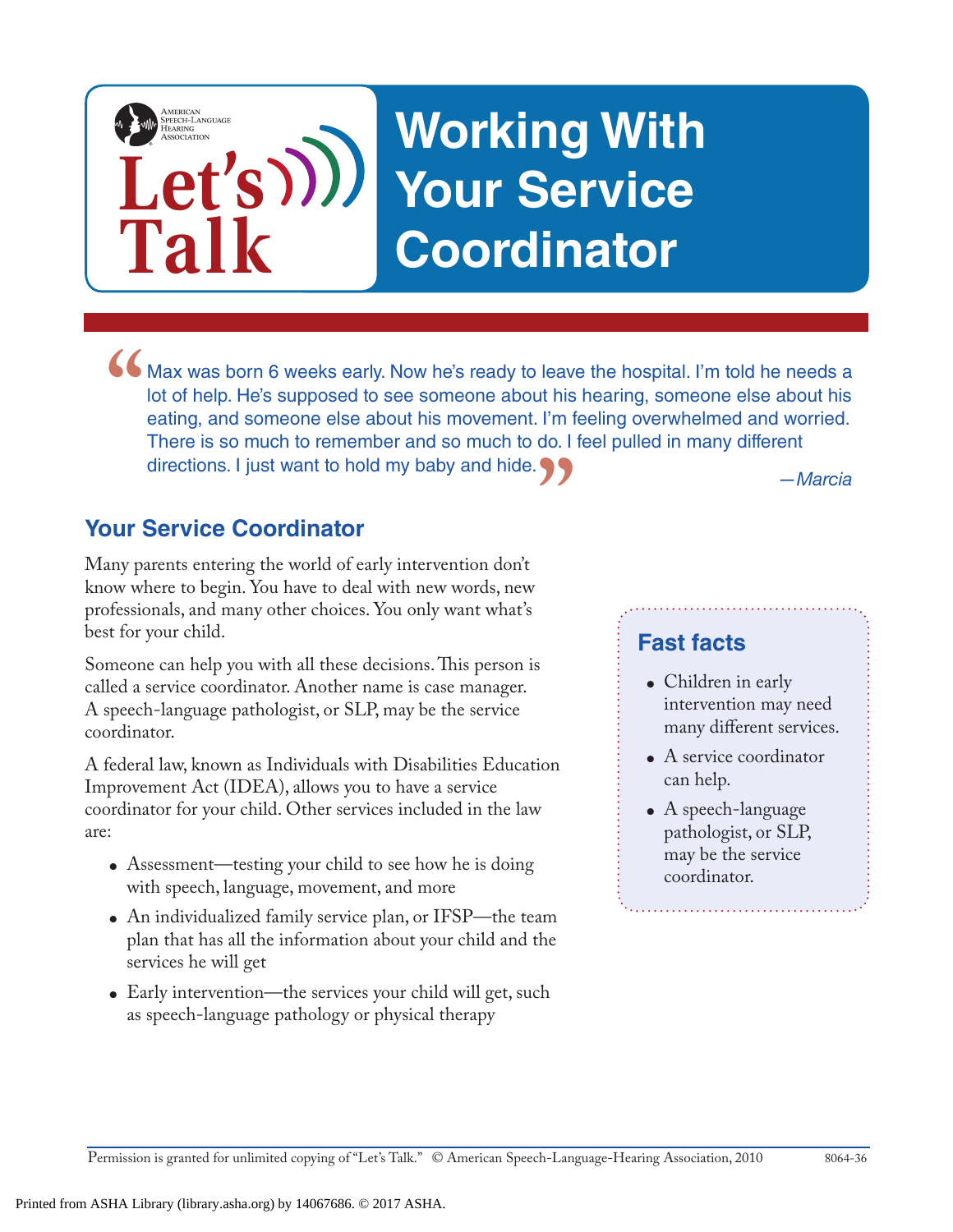

## **What Does a Service Coordinator Do?**

A service coordinator:

- Makes sure your child is getting services she needs
- Helps you understand the different services your child may need
- Helps you find needed services
- Works with you and other professionals to form a team
- Helps you and other team members write the team plan

Your service coordinator may also:

- Help with planning when your child goes to preschool
- Help you meet other families of children with special needs if you want
- Help you find answers to your questions
- Teach you new ways to help your baby grow and learn
- Meet or speak with you on a regular basis

### **Working on an Early Intervention Team**

You may feel uncomfortable on a team with lots of professionals you don't know. But remember, you know your child best and are the expert on your child. In this way, you are the most important person on the team.

You can help the team by:

- Asking questions to get all the information you need
- Asking about anything that isn't clear
- Telling the team what's important to you and your child
- Giving your opinion about your child's services
- Helping the team know how you want to be involved in your child's early intervention services